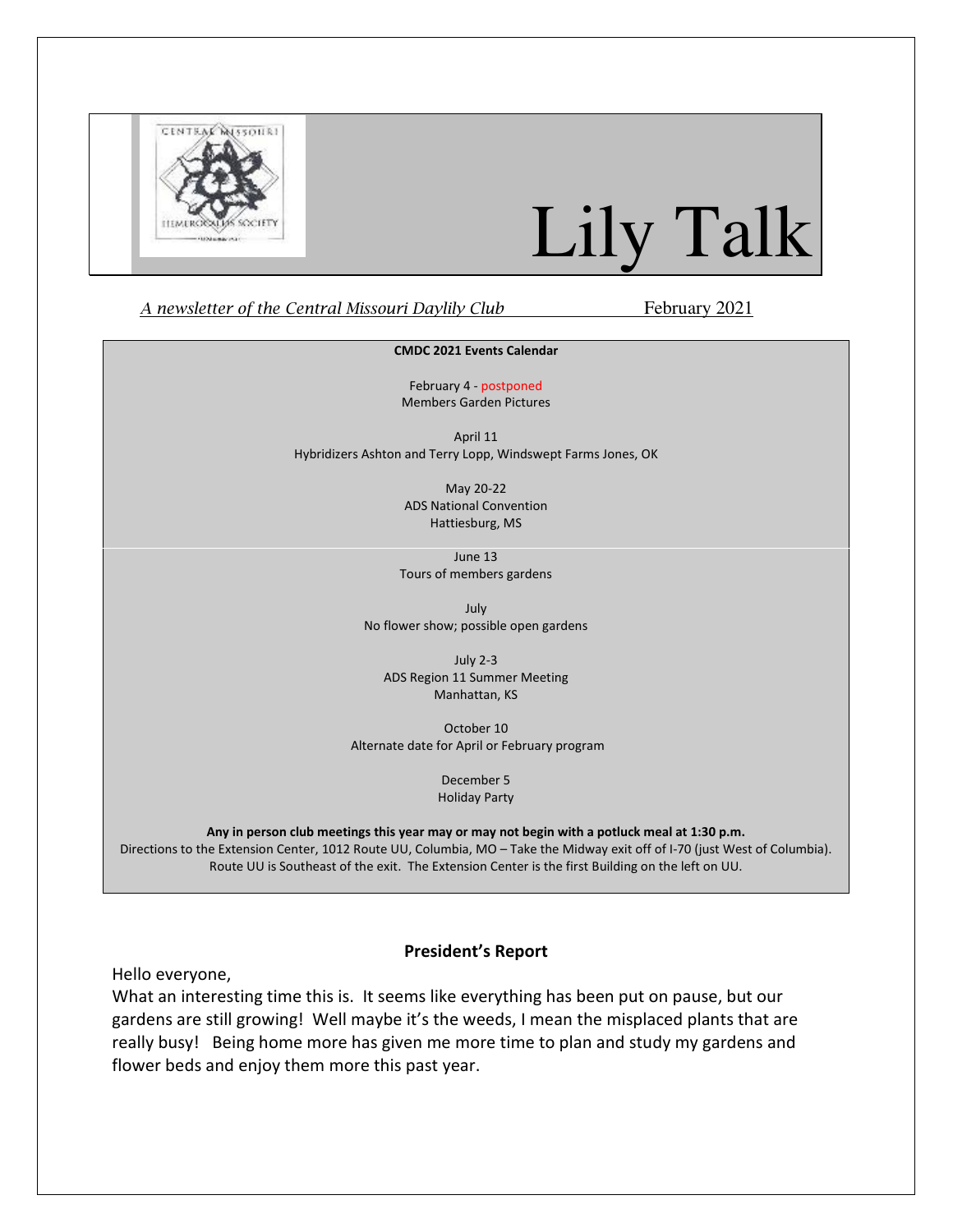I'm hoping to gather more information for you in the next few weeks, so this first message will be pretty short.

Meetings are still in limbo with the restrictions. Plants sales should still be happening so think about which plants need to be thinned down. Did you take photos of any of the daylilies you plan to bring to the sale? If so keep them handy so we can collect and have more to show the customers!

Do you have friends who like daylilies? Invite them to come to a meeting with you when we finally get things rolling again. We need more members!

Now go get those seed catalogs and think about what companion plants you want for your daylilies…that is...besides more daylilies!

Debbie Nix President CMDC

# From VP for Programs

I suspect many of you found working in your garden a wonderful escape from the realities of the past year. I know I sure did! Seeing the beauty as it unfolded helped to lift my spirits while digging and pulling weeds helped get rid of a lot of frustrations! I also hope you were able to get some good pictures of your gardens to share.

You will note that the meeting schedule for 2021 is rather tentative, hinging on when it will be safe to gather and enjoy each other and our daylilies again. The program where we planned to share our pictures could either be in February or October, more likely the latter. I am really looking forward to sharing a few pictures and seeing yours. If the program cannot be held until October, it just gives us more opportunities to get some interesting pictures.

Until we are able to meet, stay safe and happy gardening!

# Patti Waterman



Peanut's Sunrise on July 4, 2020